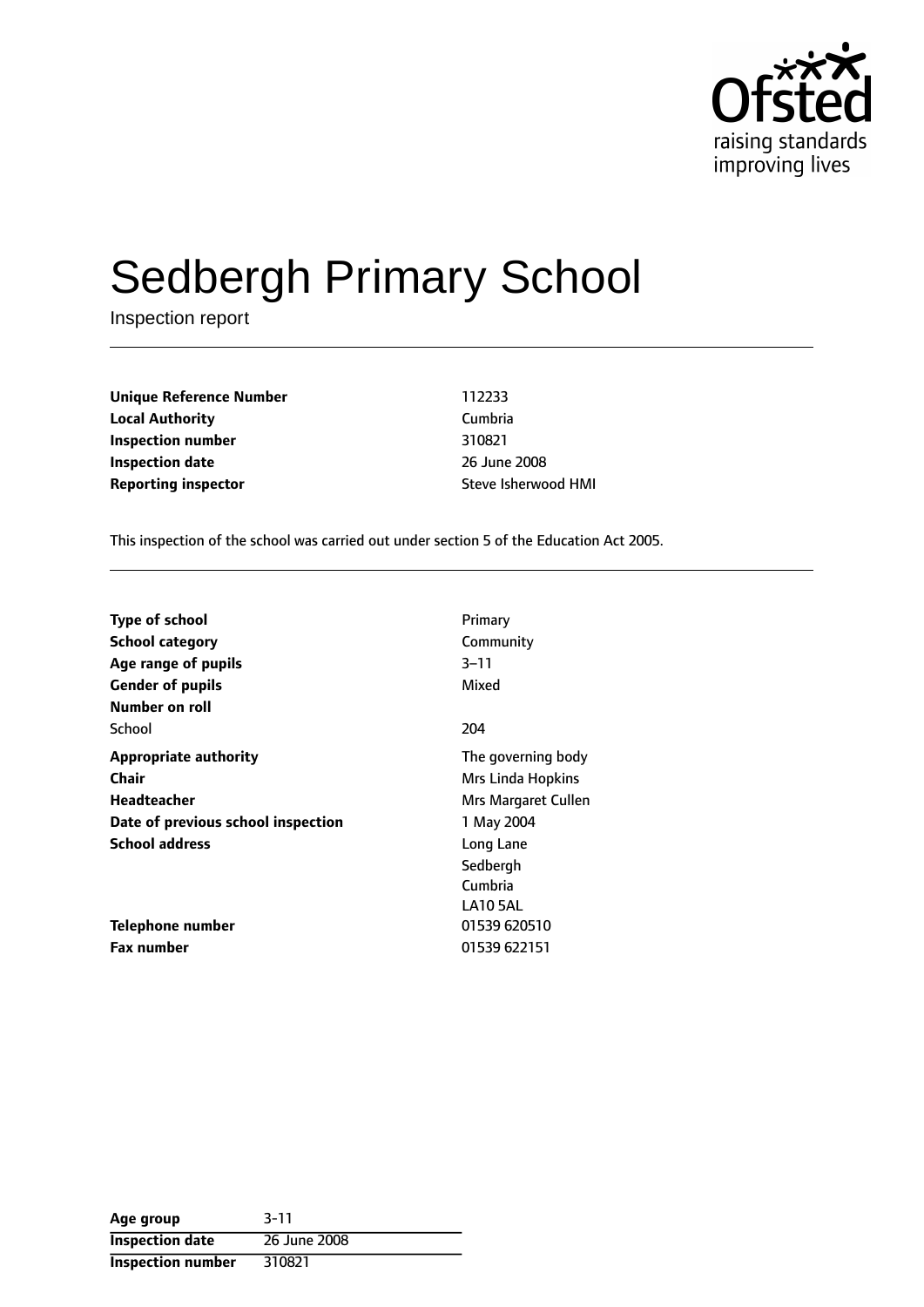.

© Crown copyright 2008

#### Website: www.ofsted.gov.uk

This document may be reproduced in whole or in part for non-commercial educational purposes, provided that the information quoted is reproduced without adaptation and the source and date of publication are stated.

Further copies of this report are obtainable from the school. Under the Education Act 2005, the school must provide a copy of this report free of charge to certain categories of people. A charge not exceeding the full cost of reproduction may be made for any other copies supplied.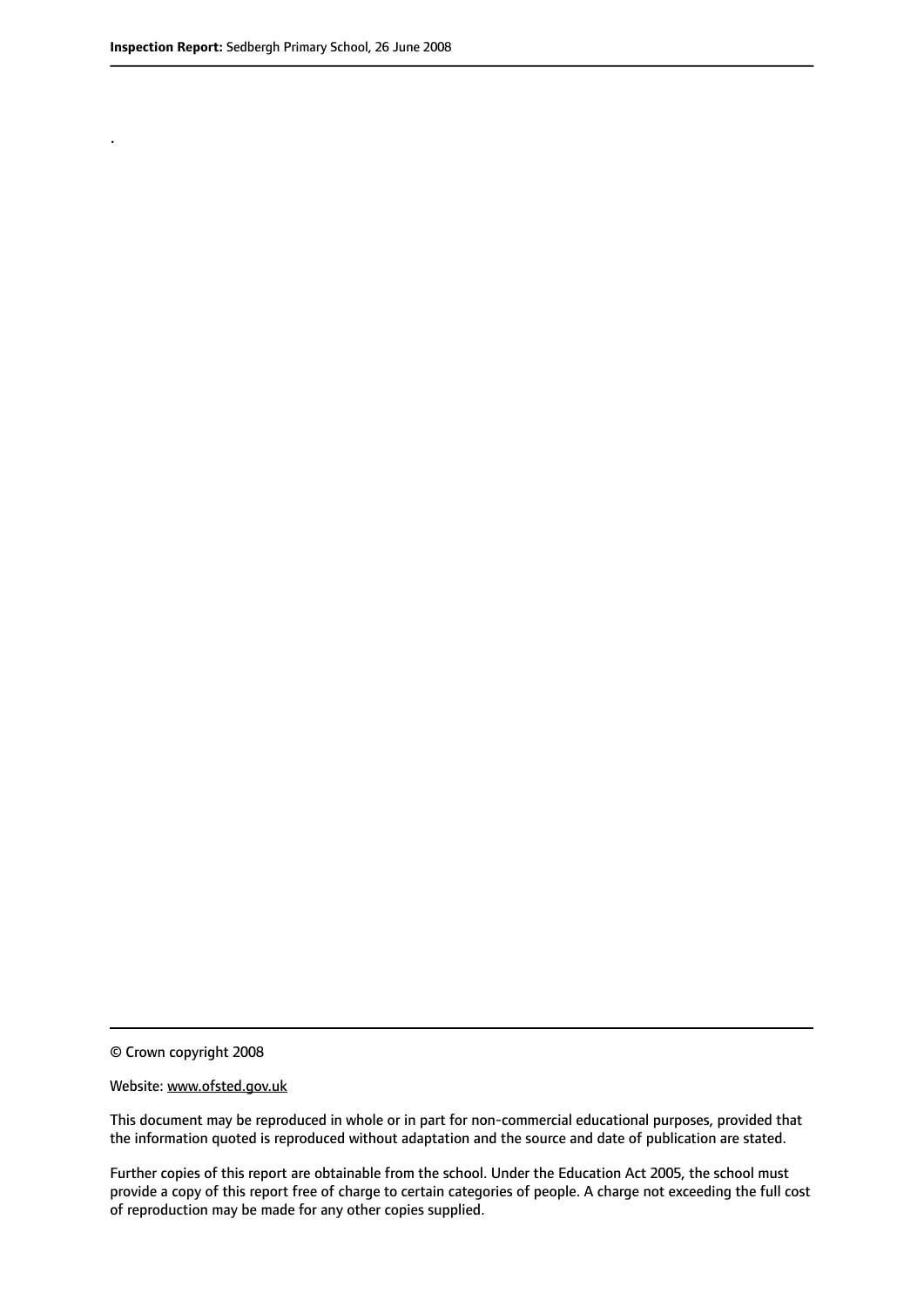# **Introduction**

The inspection was carried out by one of Her Majesty's Inspectors.

The inspector evaluated the overall effectiveness of the school and investigated the following issues: pupils' achievement, particularly at Key Stage 1; the quality of teaching and the effectiveness of the school's self-evaluation. Evidence was gathered from the school's own data, tests results, teachers' records, observations of teaching, scrutiny of pupils' work and discussions with the headteacher, staff, pupils, governors and the local authority (LA). Other aspects of the school's work were not investigated in detail, but the inspector found no evidence to suggest that the school's own assessments, as given in its self-evaluation, were not justified and these have been included where appropriate in this report.

## **Description of the school**

This is a smaller than average school nationally, situated close to the centre of Sedbergh in Cumbria. Pupils are drawn from a wide range of social backgrounds and the vast majority are of White British heritage with a small number from minority ethnic groups. The school serves an extensive rural area. A number of families live outside the immediate locality. A lower proportion of pupils than normal are entitled to a free school meal and a smaller than average percentage has a learning difficulty and/or disability. When children startschool, their attainment is generally in line with that expected for their age. The school has gained several awards including the Healthy Schools Standard, PE Activemark, Chartermark for Inclusion and the kite mark for Early Excellence in Education and Playwise.

## **Key for inspection grades**

| Grade 1 | Outstanding  |
|---------|--------------|
| Grade 2 | Good         |
| Grade 3 | Satisfactory |
| Grade 4 | Inadequate   |
|         |              |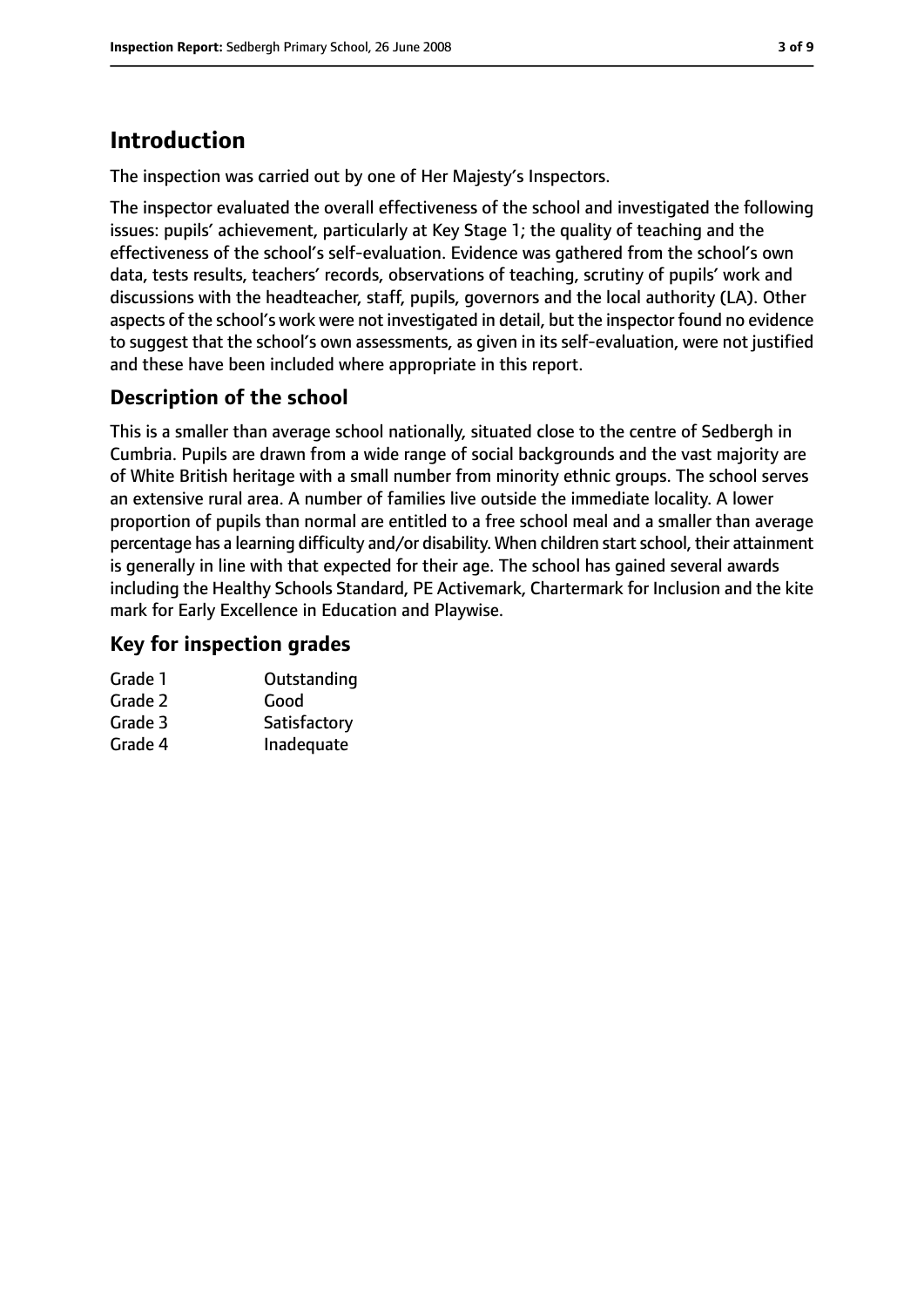## **Overall effectiveness of the school**

#### **Grade: 1**

'I feel confident that my child is challenged in all aspects of his learning'. 'We view the school and staff as an extension of our family'. These sentiments expressed by some parents and echoed overwhelmingly by others go to the heart of why Sedbergh Primary is an outstanding school. Pupils' achievements are excellent. They reach consistently high standards in their work and make exceptionally good progress in their personal development. Pupils behave very well, have positive attitudes and greatly enjoy their learning as demonstrated by their good attendance and their enthusiasm for the wide range of opportunities that the school provides. They have an excellent awareness of the importance of maintaining a healthy lifestyle through regular exercise and a balanced diet. When asked to identify the best things about the school pupils emphasised that lessons are often fun, they feel very safe and everyone gets on well together. They found it difficult to think of any improvements that could be made. There was clear agreement that they liked 'everything!' and strong praise for the way that staff can be relied upon to help and support them. Older pupils take good care of younger ones; pupils and their families are well known. Staff are caring and vigilant and responsive to each individual. All required checks, systems and procedures are in place to safe-guard the pupils' well-being. Pupils express opinions, make decisions and show initiative through circle time sessions and the work of the school council. They raise substantial funds for charities and develop a strong social conscience. The school is held in high regard in the local community and has forged outstanding partnerships with other schools and agencies.

Pupils, including those with learning difficulties and/or disabilities come on in leaps and bounds from the moment they enter the school. By the time they leave in Year 6, the proportions reaching the expected Level 4 and at the higher Level 5 are well above average in English, mathematics and science. This represents outstanding achievement considering their starting points. Nevertheless, the school is aware that the progress that some pupils make at the end of Key Stage 1, in reading and writing is not as rapid as elsewhere. This is because of past difficulties in securing permanent staff in Year 2 which has led to inconsistencies in the teaching and learning for some groups of learners, particularly the more able.

A significant factor in pupils' high achievement is that teaching is outstanding overall. Furthermore, the curriculum is very well planned with excellent opportunities for enrichment and enjoyment. Teachers have high expectations. Their good subject knowledge and effective questioning keeps pupils on their toes. Teaching assistants make a valuable contribution and provide a very good layer of extra support in all classes. In the very best lessons pupils are encouraged to test and deepen their understanding by directing their own activities, applying their knowledge in real life situations and sharing their ideas with others. For example, in an outstanding science lesson in Year 6, pupils made model wind turbines and were able to explore the changes they could make to them by using their skills of research and scientific enquiry. In addition, pupils were challenged in their thinking by suggesting ways to produce energy in different climates. Where lessons are less successful the school recognises that learning could be enhanced still further if some teachers had greater confidence to broaden the range of teaching strategies to stimulate pupils' greater involvement in learning.

The success of the school is underpinned by outstanding leadership and management at all levels, spearheaded by the headteacher. She is passionate about maximising the potential of every child in a caring and structured environment where all pupils are encouraged to grow in confidence and self-esteem. She is very well supported by the drive and commitment of staff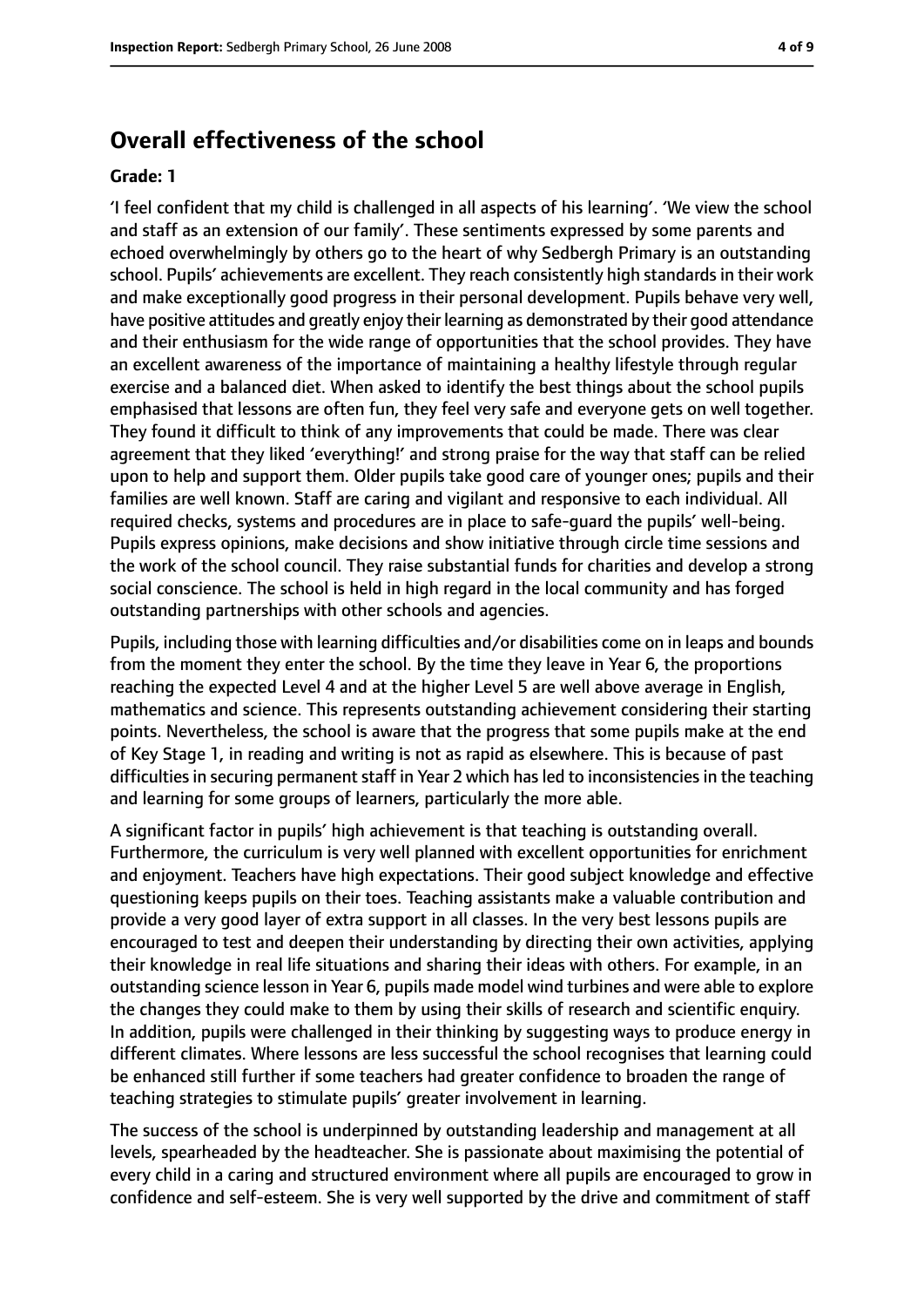and governors who share her vision and sense of direction. As a result, morale is high, teamwork is very strong and staff are forward thinking and reflective. As a group they are not complacent and actively seek ways to improve further the current position. This means that there is very strong agreement on the strengths of the school and where further improvements can be made. For example senior leaders are well aware that the school improvement plan requires some fine tuning to ensure an even stronger focus on raising achievement and sharper criteria for measuring success.

The governing body plays an effective role in shaping the school's direction and in holding it to account. Its members are extremely committed and offer high levels of support and challenge. They are confident in asking difficult questions and are involved in evaluating the school's performance and planning for improvement.

The school had made outstanding progress since its last inspection. As a result and along with its other strengths, the school has excellent capacity to improve further.

## **Effectiveness of the Foundation Stage**

## **Grade: 2**

Children's love of learning begins in the Nursery. They make a good start and achieve well. The warm and welcoming atmosphere provides a positive climate for learning where children feel safe and secure. Within a stimulating environment activities are well chosen and children are given every opportunity to explore the world around them. As one parent commented, 'Each day is a new adventure for my child and the staff provide a varied curriculum which he thoroughly enjoys'. Teaching is purposeful, questions challenge children's thinking and practical learning is supported well by stimulating resources. For example, in one session, children made good progress in their language and communication by pretending to be vets in a clinic. Elsewhere, children discussed creatures in and around their homes and made their own spider's web with tape and string. In Reception, children wrote postcards to a friend and extended their vocabulary with role play activities at the seaside. Staff are skilled in knowing exactly how to intervene in activities to take learning forward. As a consequence, children become engrossed in their learning and have the confidence to choose activities for themselves.

Children's progress is checked regularly and provides a clear picture of what they need to learn next. This means that by the beginning of Year 1, most children are achieving and exceeding the levels expected from them and have made good progress. Parents are kept well informed and are encouraged to become actively involved in their children's learning. Leadership and management are effective and ensure that teachers work well as a team. Good links with Year 1 ensure continuity in learning.

## **What the school should do to improve further**

■ Accelerate pupils' progress further in reading and writing by the end of Key Stage 1.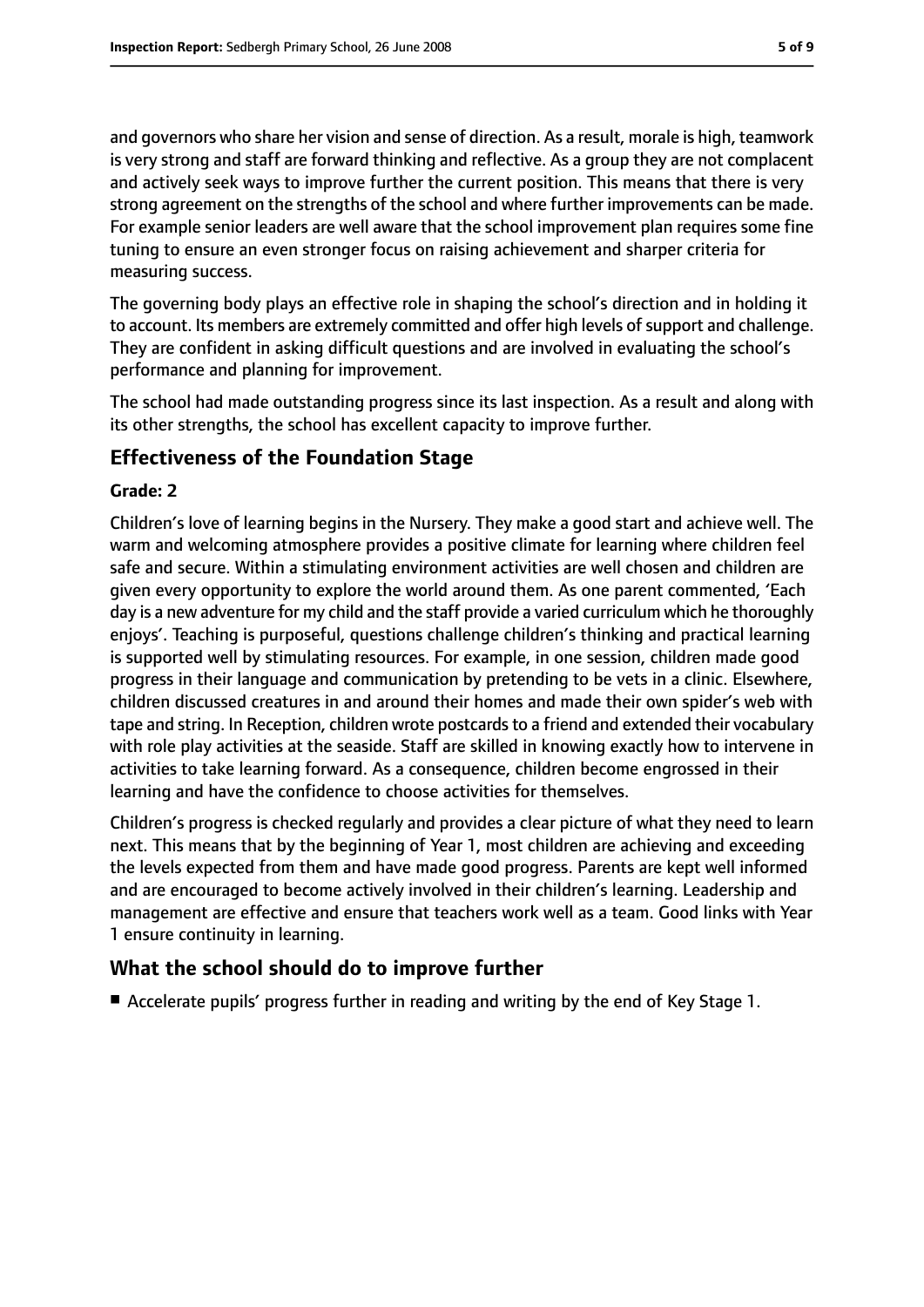**Any complaints about the inspection or the report should be made following the procedures set out in the guidance 'Complaints about school inspection', which is available from Ofsted's website: www.ofsted.gov.uk.**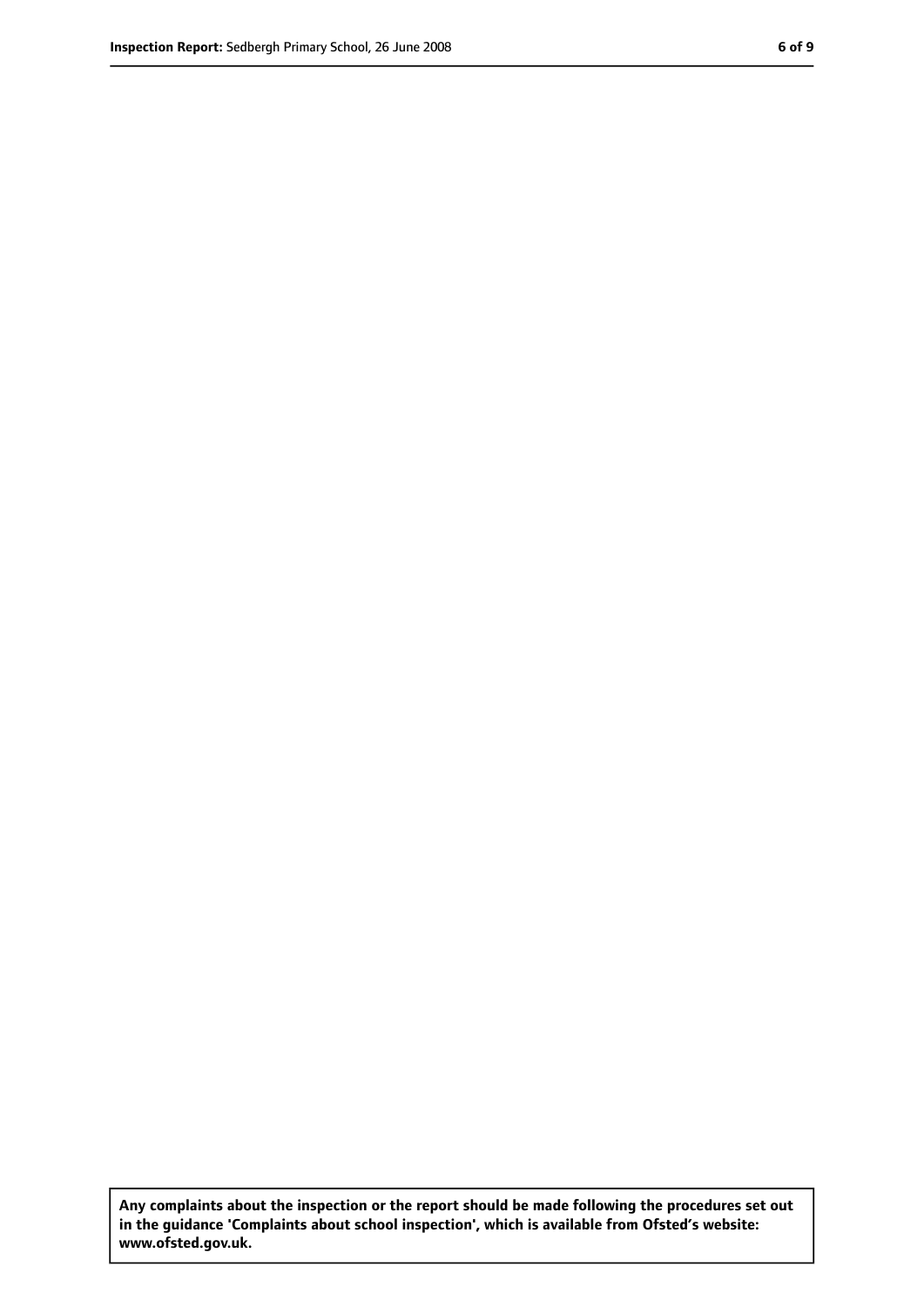#### **Annex A**

## **Inspection judgements**

| $^{\backprime}$ Key to judgements: grade 1 is outstanding, grade 2 good, grade 3 satisfactory, and | <b>School</b>  |
|----------------------------------------------------------------------------------------------------|----------------|
| arade 4 inadequate                                                                                 | <b>Overall</b> |

## **Overall effectiveness**

| How effective, efficient and inclusive is the provision of education, integrated<br>care and any extended services in meeting the needs of learners? |     |
|------------------------------------------------------------------------------------------------------------------------------------------------------|-----|
| Effective steps have been taken to promote improvement since the last<br>inspection                                                                  | Yes |
| How well does the school work in partnership with others to promote learners'<br>well-being?                                                         |     |
| The effectiveness of the Foundation Stage                                                                                                            |     |
| The capacity to make any necessary improvements                                                                                                      |     |

## **Achievement and standards**

| How well do learners achieve?                                                                               |  |
|-------------------------------------------------------------------------------------------------------------|--|
| The standards <sup>1</sup> reached by learners                                                              |  |
| How well learners make progress, taking account of any significant variations between<br>groups of learners |  |
| How well learners with learning difficulties and disabilities make progress                                 |  |

## **Personal development and well-being**

| How good is the overall personal development and well-being of the<br>learners?                                  |  |
|------------------------------------------------------------------------------------------------------------------|--|
| The extent of learners' spiritual, moral, social and cultural development                                        |  |
| The extent to which learners adopt healthy lifestyles                                                            |  |
| The extent to which learners adopt safe practices                                                                |  |
| How well learners enjoy their education                                                                          |  |
| The attendance of learners                                                                                       |  |
| The behaviour of learners                                                                                        |  |
| The extent to which learners make a positive contribution to the community                                       |  |
| How well learners develop workplace and other skills that will contribute to<br>their future economic well-being |  |

## **The quality of provision**

| How effective are teaching and learning in meeting the full range of the<br>learners' needs?          |  |
|-------------------------------------------------------------------------------------------------------|--|
| How well do the curriculum and other activities meet the range of needs<br>and interests of learners? |  |
| How well are learners cared for, quided and supported?                                                |  |

 $^1$  Grade 1 - Exceptionally and consistently high; Grade 2 - Generally above average with none significantly below average; Grade 3 - Broadly average to below average; Grade 4 - Exceptionally low.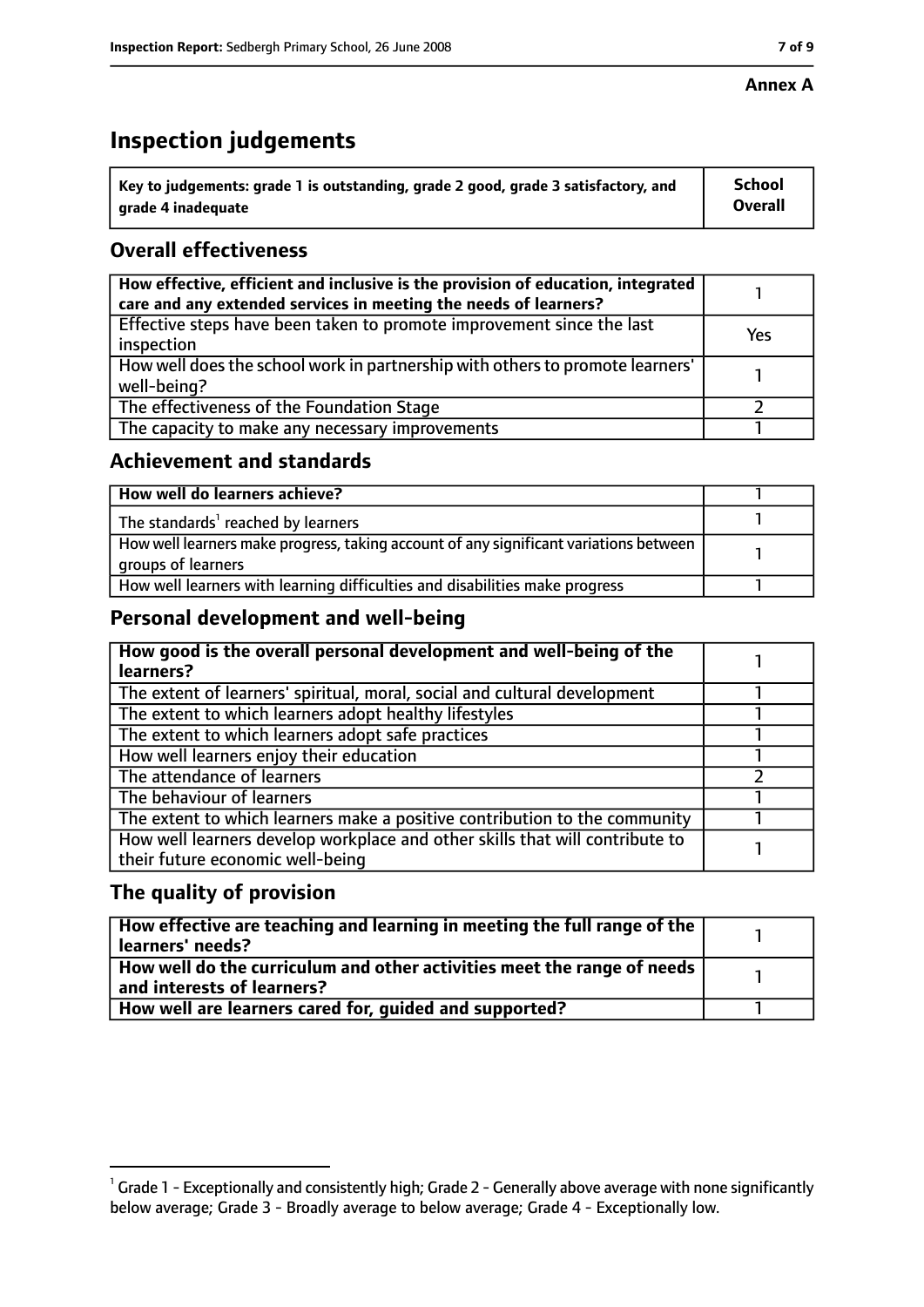# **Leadership and management**

| How effective are leadership and management in raising achievement<br>and supporting all learners?                                              |           |
|-------------------------------------------------------------------------------------------------------------------------------------------------|-----------|
| How effectively leaders and managers at all levels set clear direction leading<br>to improvement and promote high quality of care and education |           |
| How effectively leaders and managers use challenging targets to raise standards                                                                 |           |
| The effectiveness of the school's self-evaluation                                                                                               |           |
| How well equality of opportunity is promoted and discrimination tackled so<br>that all learners achieve as well as they can                     |           |
| How effectively and efficiently resources, including staff, are deployed to<br>achieve value for money                                          |           |
| The extent to which governors and other supervisory boards discharge their<br>responsibilities                                                  |           |
| Do procedures for safequarding learners meet current government<br>requirements?                                                                | Yes       |
| Does this school require special measures?                                                                                                      | <b>No</b> |
| Does this school require a notice to improve?                                                                                                   | No        |